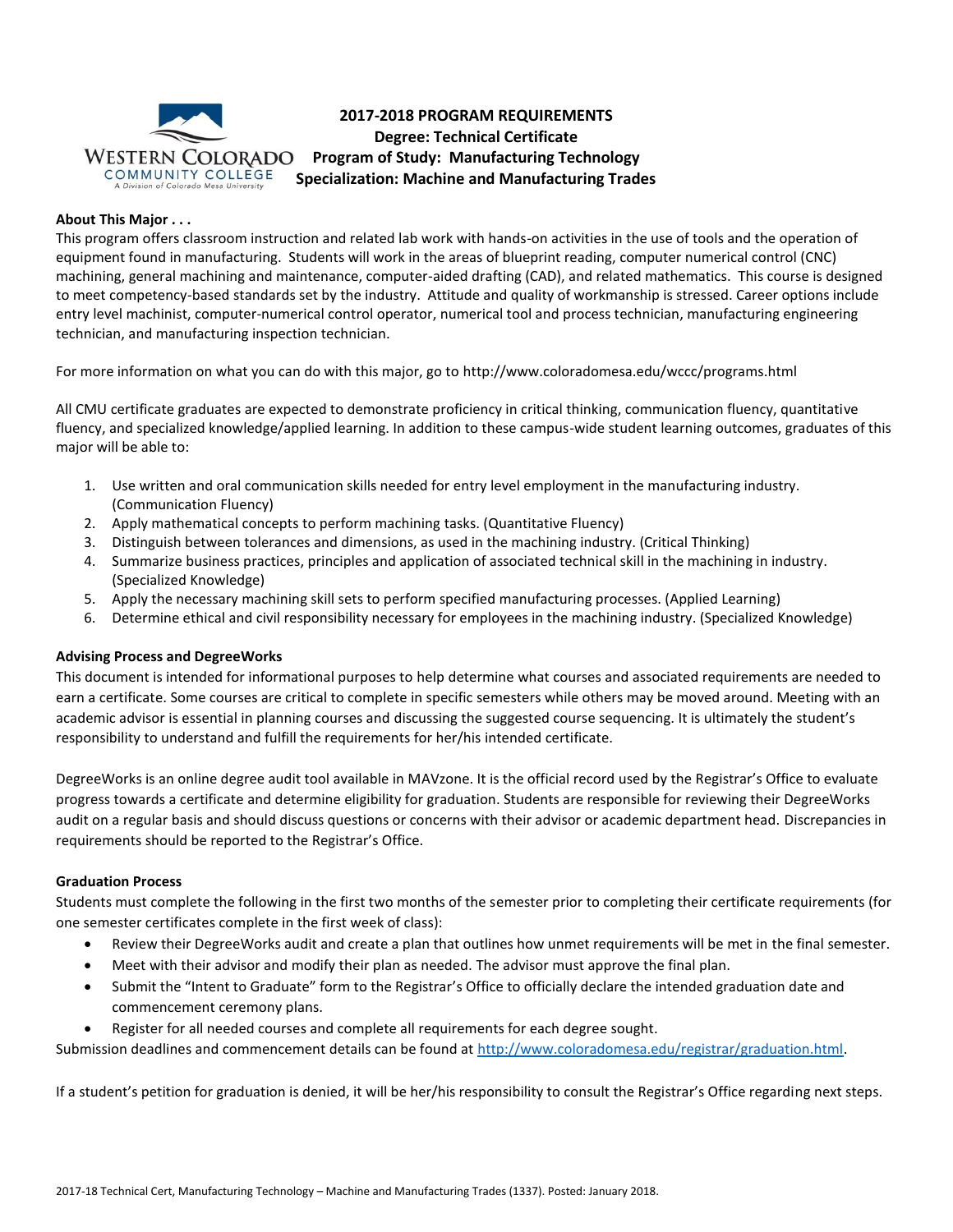# **INSTITUTIONAL CERTIFICATE REQUIREMENTS**

The following institutional requirements apply to all CMU technical certificates. Specific programs may have different requirements that must be met in addition to institutional requirements.

- Consists of 5-59 semester hours.
- Primarily 100-200 level courses.
- At least fifty percent of the credit hours must be taken at CMU.
- 2.00 cumulative GPA or higher in all CMU coursework.
- A grade lower than "C" will not be counted toward meeting the requirements.
- A course may only be used to fulfill one requirement for each degree/certificate.
- Non-traditional credit, such as advanced placement, credit by examination, credit for prior learning, cooperative education and internships, cannot exceed twenty-five percent of the semester credit hours required for a technical certificate.
- Pre-collegiate courses (usually numbered below 100) cannot be used for graduation.
- Capstone exit assessment/projects (e.g., Major Field Achievement Test) requirements are identified under Program-Specific Certificate Requirements.
- The Catalog Year determines which program sheet and certificate requirements a student must fulfill in order to graduate. Visit with your advisor or academic department to determine which catalog year and program requirements you should follow.
- See "Requirements for Undergraduate Degrees and Certificates" in the catalog for a complete list of graduation requirements.

## **PROGRAM-SPECIFIC CERTIFICATE REQUIREMENTS**

37 semester hours for the Technical Certificate in Manufacturing Technology - Machine and Manufacturing Trades.